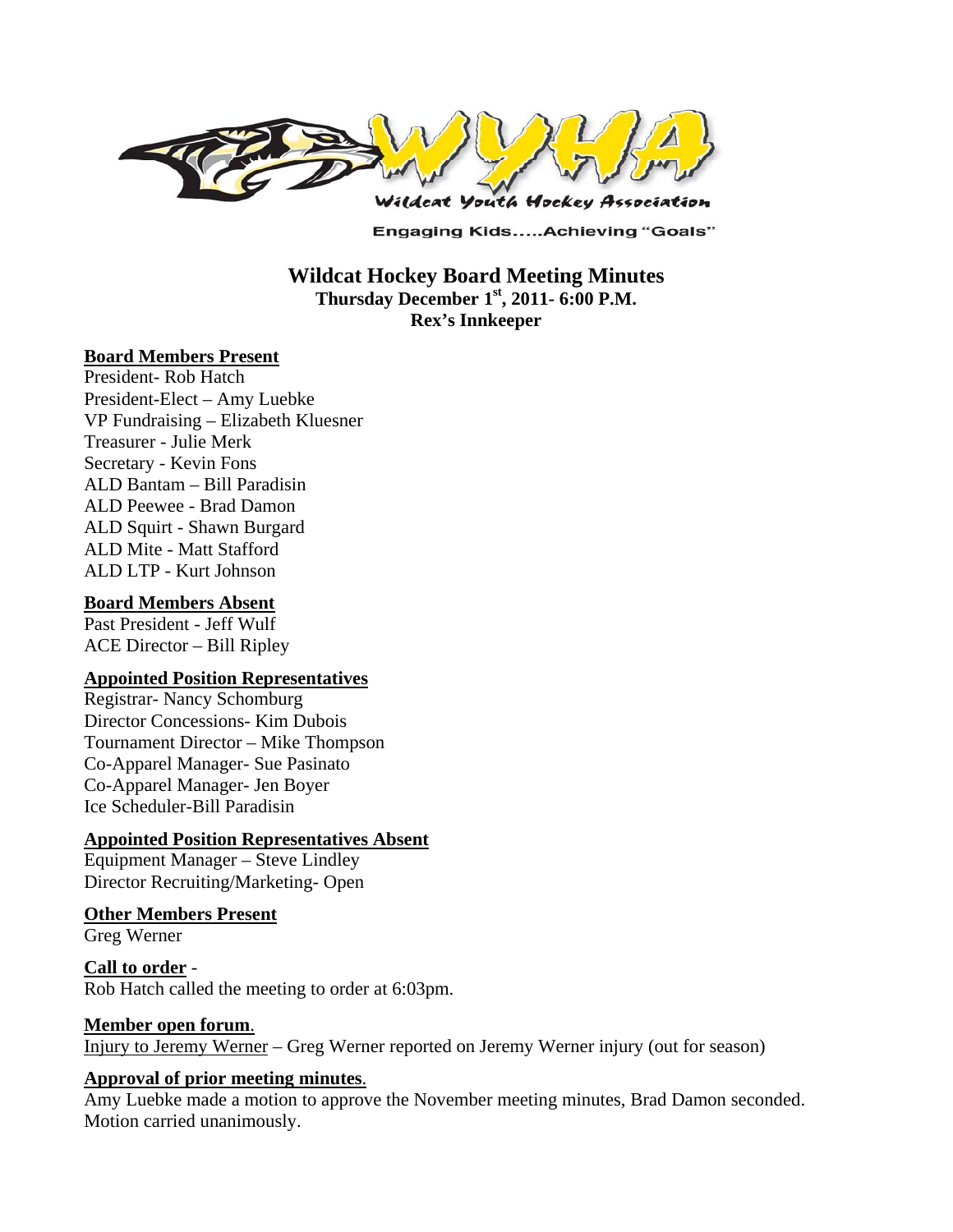### **Approval of agenda**

Kurt Johnson made a motion to approve the agenda with additions, Bill Paradisin seconded. Motion carried unanimously.

# **Reports:**

#### **Treasurer:**

Approval of bills –

Kurt Johnson made a motion to approve the outstanding bills, Brad Damon seconded. Motion carried unanimously.

Reviewed Current Statements.

#### **LTS/MiniMite/LTP:**

Nothing to report.

## **Mite ALD : Full Ice vs. Half Ice**

WYHA follows the USA Hockey Advanced Development Model (ADM) and does not endorse or recommend full ice mite games during the season. If Mite teams play full ice it will be on their own and not as a representative from Wildcat Youth Hockey.

### **Squirt ALD: Squirt State Tournament 2C vs. 1D**

The Coaches, Team Managers and Ace director will decide which team will play 1D and which will play 2C in the State tournament if WAHA adds a Squirt 1D tournament.

### **Pee Wee :**

Pee Wee C will play in 1D tournament vs. 1C tournament if WAHA decides to add it at the December  $9<sup>th</sup>$  WAHA meeting.

Shawn Burgard made a motion to pay each of the PeeWee C non-parent assistant coaches \$1000 for the season. Brad Damon Seconded. Motion carried unanimously

### **Bantam: Update on new guidelines for double-rostering**

Amy Luebke made a motion to adopt the double rostering guidelines for this season with the change of only allowing for players to move up one playing level. The handbook rules are also in place and will be reviewed and revised in May 2012. Matt Stafford Seconded. Motion carried unanimously. Bill Paradisin to present to the Bantam Teams.

### **Equipment :**

Nothing to report

**Fundraising:** Concussion testing update/review from November 30<sup>th</sup> testing.

- Plan is to make the concussion seminar and testing and annual event.
- Need Raffle items for the tournaments, Amy Luebke to blast out to the club.
- Annual Appeal Letter has been sent out to the club.

**Apparel:**  Nothing to report

**Registrar-**Nothing to report

**Ice scheduler-**Nothing to report

**Marketing Director:** (OPEN) Nothing to report

**Tournament Director:** Nothing to report